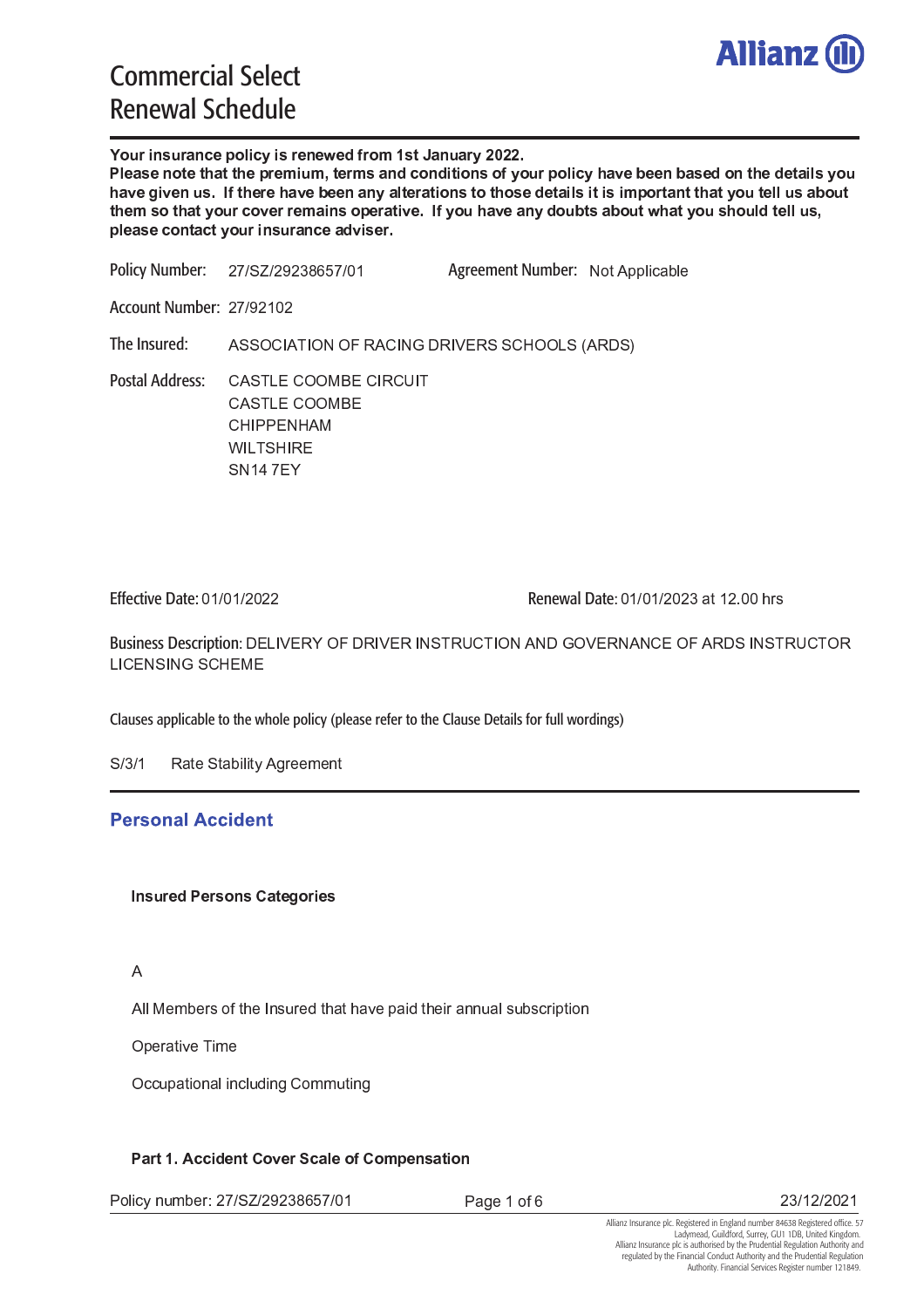| Item Description                                                      | Sum Insured |
|-----------------------------------------------------------------------|-------------|
| 1. Death (Fixed)                                                      | £65,000     |
| 2. Loss of Sight One Eye/One Limb/Hearing One Ear/Speech (Fixed)      | £65,000     |
| 3. Loss of Sight Both Eyes/Limbs/Hearing Both Ears(Fixed)             | £65,000     |
| 4. Permanent Total Disablement (Fixed)                                | £65,000     |
| 5. Temporary Total Disablement (per week) - Percentage of Weekly Wage | 75.00%      |
| 6. Temporary Partial Disablement (per week)                           |             |
| Deferment Period for Items 5 and 6 (days)                             | 14          |
| Maximum Benefit Period for Items 5 and 6 (Weeks)                      | 52          |
|                                                                       |             |
| <b>Maximum Benefit anyone Insured Person</b>                          |             |
| Max Benefit Items 1-4 (per person)                                    | £50,000     |
| Max Benefit Items 5-6 (per week)                                      | £1,000      |
|                                                                       |             |
| <b>Accumulation Limits</b>                                            |             |
| <b>Aircraft Accumulation Limit</b>                                    | £10,000,000 |
| <b>Event Accumulation Limit</b>                                       | £10,000,000 |
| Non-Scheduled Air Accumulation Limit                                  | £2,000,000  |
| Contamination by Terrorism Accumulation Limit                         | £5,000,000  |

## Clauses applicable to this Section (please refer to the Clause Details for full wordings)

S/1/1 Personal Accident Extensions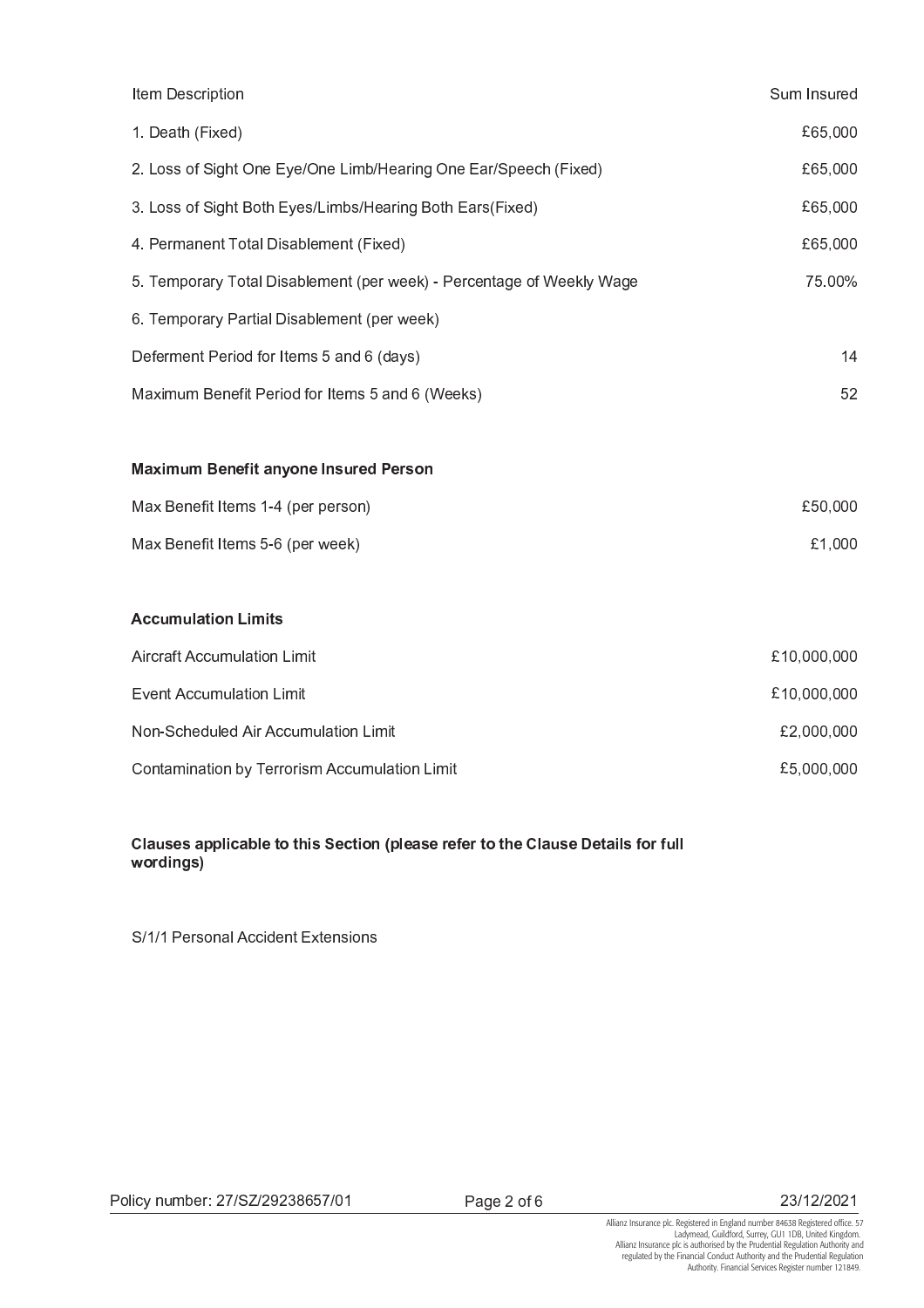# **Business Travel Section**

 $\overline{B}$ 

| All Category A Insured Persons                            |            |
|-----------------------------------------------------------|------------|
| Operative Time                                            |            |
| Business Travel outside or within the United Kingdom      |            |
| Item Description                                          |            |
|                                                           |            |
| Item 1. Emergency Medical and Other Expenses              | £100,000   |
| Item 2. Cancellation, Curtailment and Change of Itinerary | <b>NIL</b> |
| Item 3. Personal Property                                 | <b>NIL</b> |
| Item 4. Money                                             | <b>NIL</b> |
| Item 5 Personal Liability                                 | <b>NIL</b> |
| Item 6. Hijack and Kidnap                                 | <b>NIL</b> |

Item 7. Political Evacuation  $NIL$ **NIL** Item 8. Legal Expenses

## **Declared Travel Pattern (Days)**

| UK                | <b>NIL</b> |
|-------------------|------------|
| Europe            | <b>NIL</b> |
| USA & Canada      | <b>NIL</b> |
| Rest of the World | <b>NIL</b> |
| Total             | <b>NIL</b> |

## **Accumulation Limits**

| Cancellation, Curtailment, Change of Itinerary Accumulation Limit | £250,000 |
|-------------------------------------------------------------------|----------|
|                                                                   |          |

## Clauses applicable to this Section (please refer to the Clause Details for full wordings)

Page 3 of 6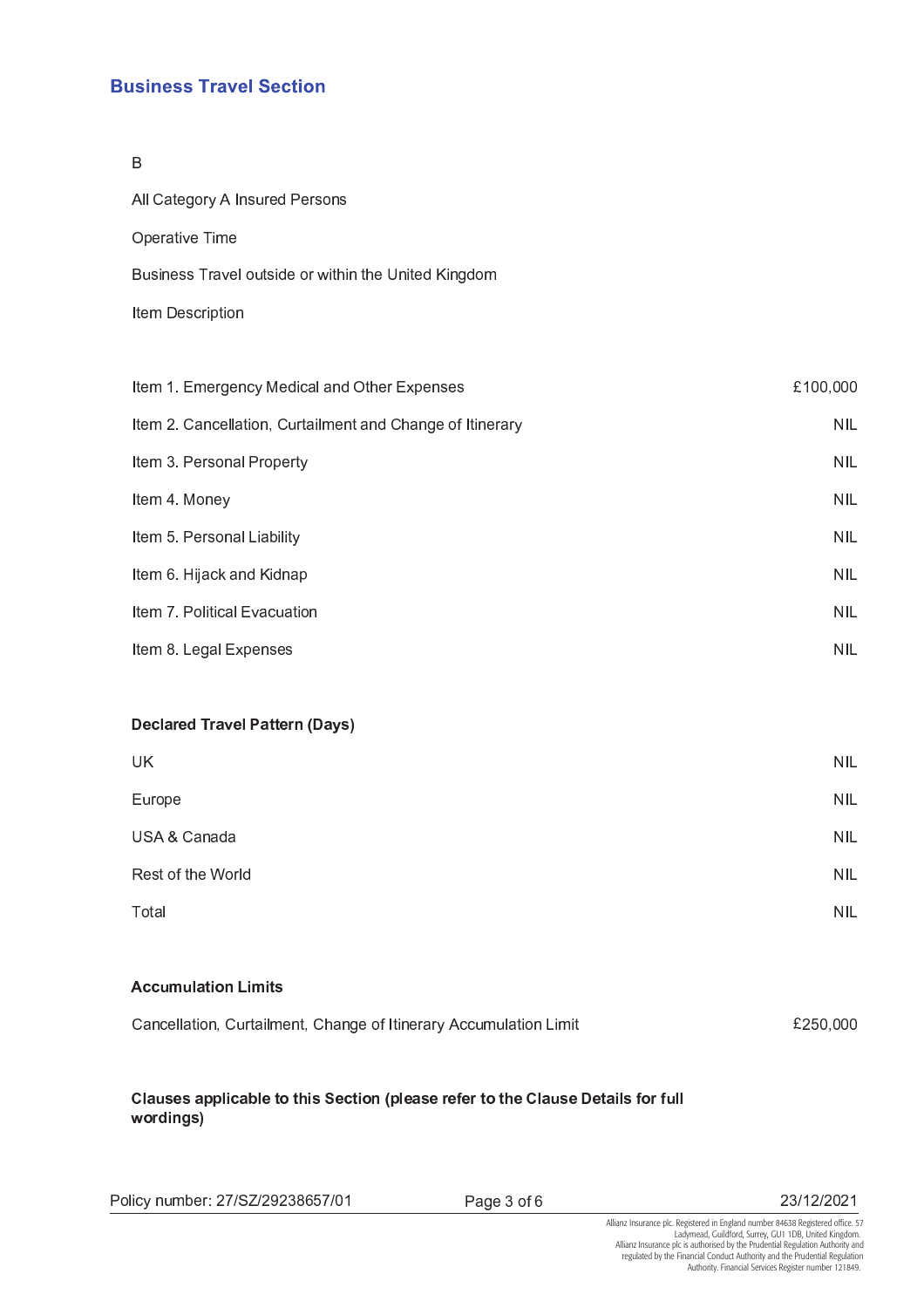### S/2/1 Medical Expenses Only

Z/1717/1 Business Travel Section Exclusions - Cyber Event

## **Clause Details**

## S/3/1 Rate Stability Agreement

In consideration of the Insured agreeing to maintain all Applicable Sections of this Policy it is agreed that The Insurer will renew the Policy at the rates of premium in force Provided that A. The Loss Ratio across this Policy and the associated Allianz Global Corporate & Specialty does not exceed 40%. B. The Insured wherever possible notifies The Insurer immediately of all known injury or loss which has occurred. C. any increase or decrease in the rating exposures will generate additional or return premiums at the end of each Policy Period.

All other terms, conditions and exclusions of this Policy apply.

## S/1/1 Personal Accident Extensions

The Personal Accident Extensions are deleted with the exceptions of the following: Dental Expenses Fracture Benefit Funeral Expenses and Urgent Estate Expenses Hospitalisation Benefits Optical Expenses Rehabilitation Expenses Trauma Counselling Applicable Section(s): Personal Accident

### S/2/1 Medical Expenses Only

The following Items of Cover are deleted: 2-8. Applicable Section(s): Business Travel

## Z/1717/1 Business Travel Section Exclusions - Cyber Event

This Section does not cover claims in any way caused or contributed to by a Cyber Event or Denial of Service.

**Definitions** 

Computer System means any computer, hardware, software, information technology and communications system or electronic device, including any similar system or any configuration of the aforementioned and including any associated input, output or data storage device, networking equipment or back up facility.

Cyber Event means an unauthorised or malicious act or series of related unauthorised or malicious acts, regardless of time and place, or the threat or hoax thereof involving access to, processing of, use of or operation of any Computer System or any data by any person or group(s) of persons.

Denial of Service means any actions or instructions constructed or generated with the ability to damage, interfere with or otherwise affect the availability of networks, network services, network connectivity or information systems. Denial of Service includes, but is not limited to, the generation of excess traffic into network addresses, the exploitation of system or network weaknesses and the generation of excess or non-genuine traffic between and amongst networks.

### Write-back

Where coverage is provided, this exclusion does not apply to

1. The following coverage under the Business Travel Section Item 1-Medical and Emergency Travel Expenses

Policy number: 27/SZ/29238657/01

Page 4 of 6

23/12/2021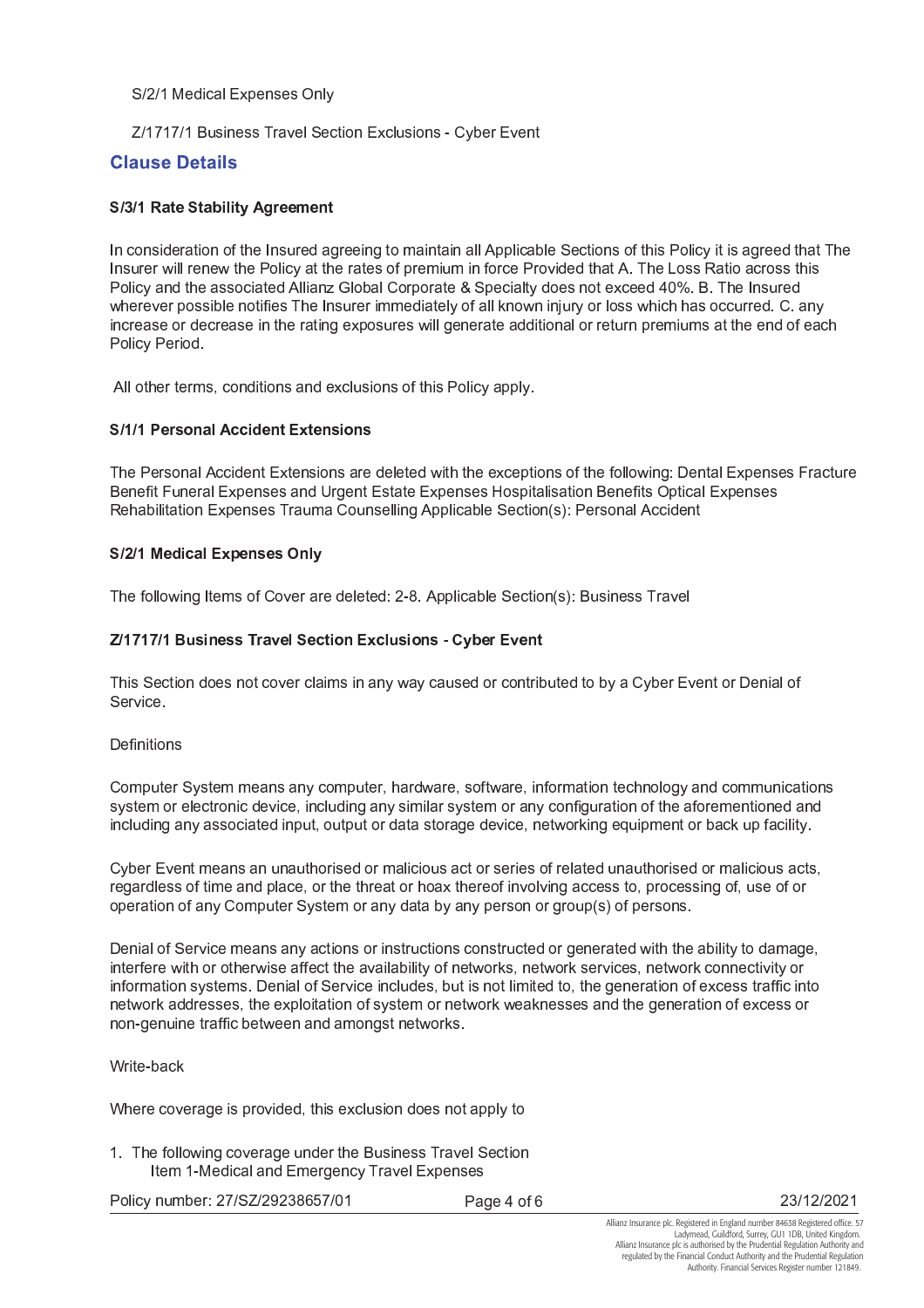## Item 7-Political Evacuation

## 2 Sickness

Subject otherwise to the terms, conditions and exclusion of this Policy.

Page 5 of 6